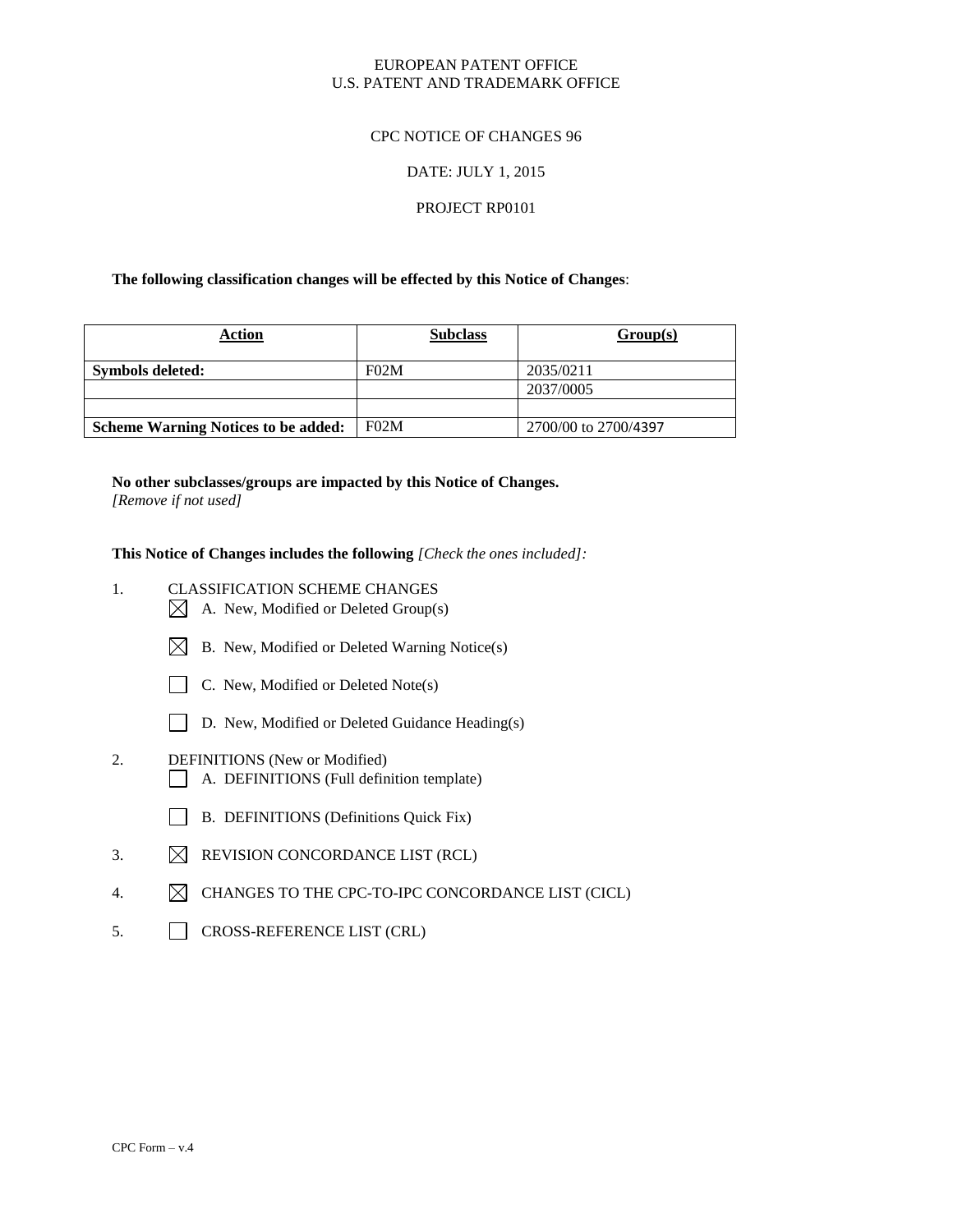## DATE: JULY 1, 2015

## PROJECT RP0101

## 1. CLASSIFICATION SCHEME CHANGES

## A. New, Modified or Deleted Group(s)

## **SUBCLASS F02M - SUPPLYING COMBUSTION ENGINES IN GENERAL, WITH COMBUSTIBLE MIXTURES OR CONSTITUENTS THEREOF**

| $Type*$ | <b>Symbol</b> | Indent<br><b>Level</b><br><b>Number</b><br>of dots<br>(e.g. 0, 1,<br>2) | <b>Title</b><br>(new or modified)<br>"CPC only" text should normally be<br>enclosed in {curly brackets}** | Transferred to <sup>*</sup>                                                         |
|---------|---------------|-------------------------------------------------------------------------|-----------------------------------------------------------------------------------------------------------|-------------------------------------------------------------------------------------|
| D       | 2035/0211     | $\mathfrak{D}$                                                          | {acting by electric discharge;<br>Electrostatic precipitators therefor }                                  | <administrative to<br="" transfer=""><math>F02M35/0217</math> add)</administrative> |
| D       | 2037/0005     |                                                                         | with means for damping pressure<br>pulsations }                                                           | <administrative to<br="" transfer="">F02M37/0041 &gt; (add)</administrative>        |

\*N = new entries where reclassification into entries is involved; C = entries with modified file scope where reclassification of documents from the entries is involved;  $Q = new$  entries which are firstly populated with documents via administrative transfers from deleted (D) entries. Afterwards, the transferred documents into the Q entry will either stay or be moved to more appropriate entries, as determined by intellectual reclassification; E= existing entries with enlarged file scope, which receive documents from C or D entries, e.g. when a limiting reference is removed from the entry title; M = entries with no change to the file scope (no reclassification);  $D =$  deleted entries;  $F =$  frozen entries will be deleted once reclassification of documents from the entries is completed;  $U =$  entries that are unchanged.

#### NOTES:

- \*\*No {curly brackets} are used for titles in CPC only subclasses, e.g. C12Y, A23Y; 2000 series symbol titles of groups found at the end of schemes (orthogonal codes); or the Y section titles. The {curly brackets} are used for 2000 series symbol titles found interspersed throughout the main trunk schemes (breakdown codes).
- For U groups, the minimum requirement is to include the U group located immediately prior to the N group or N group array, in order to show the N group hierarchy and improve the readability and understanding of the scheme. Always include the symbol, indent level and title of the U group in the table above.
- All entry types should be included in the scheme changes table above for better understanding of the overall scheme change picture. Symbol, indent level, and title are required for all types except "D" which requires only a symbol.
- #"Transferred to" column must be completed for all C, D, F, and Q type entries. F groups will be deleted once reclassification is completed.
- When multiple symbols are included in the "Transferred to" column, avoid using ranges of symbols in order to be as precise as possible.
- For administrative transfer of documents, the following text should be used: "< administrative transfer to XX>" or "<administrative transfer to XX and YY simultaneously>" when administrative transfer of the same documents is to more than one place.
- Administrative transfer to main trunk groups is assumed to be "invention information", unless otherwise indicated, and to 2000 series groups is assumed to be "additional information".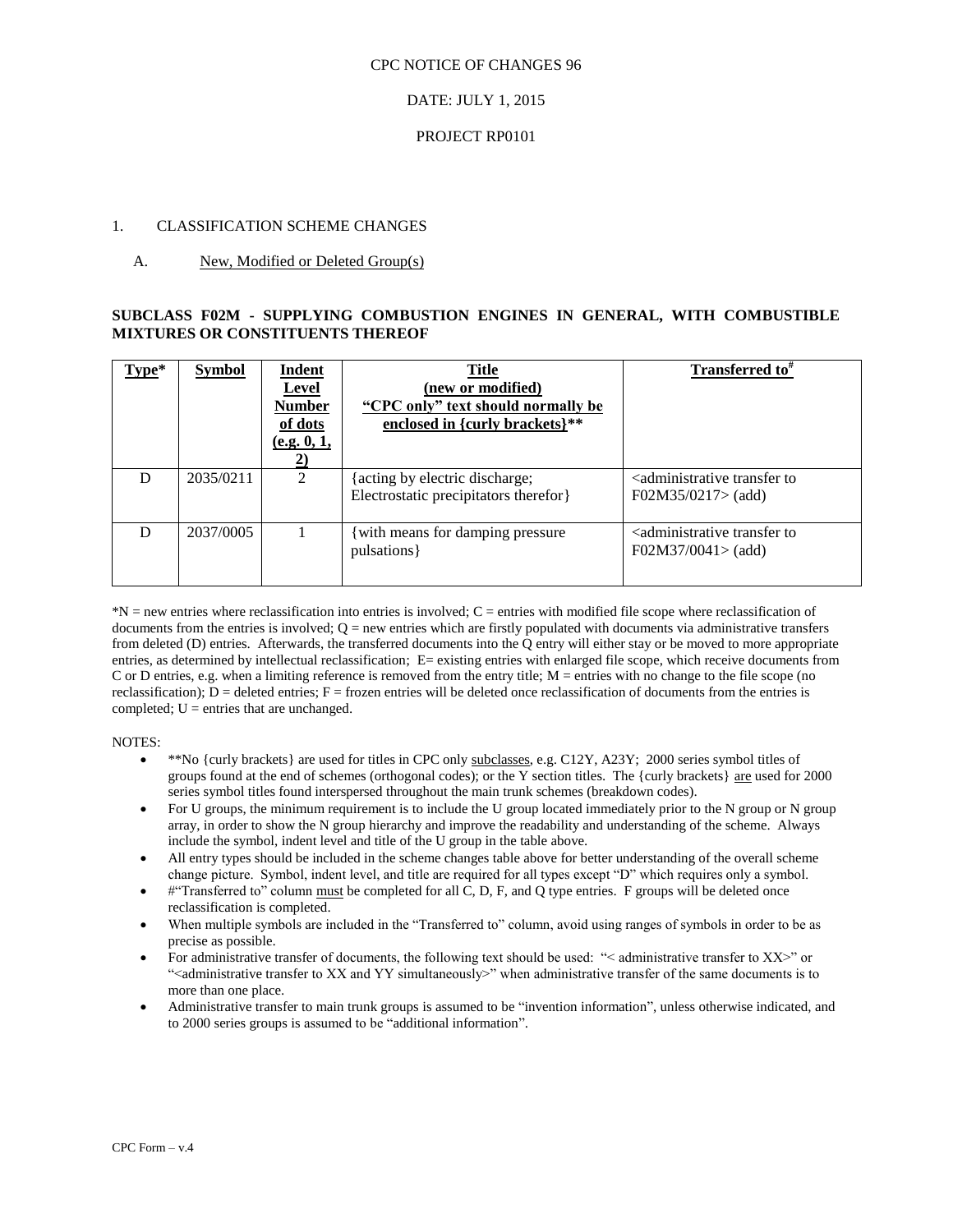## DATE: JULY 1, 2015

## PROJECT RP0101

## B. New, Modified or Deleted Warning notice(s)

## **SUBCLASS F02M - SUPPLYING COMBUSTION ENGINES IN GENERAL, WITH COMBUSTIBLE MIXTURES OR CONSTITUENTS THEREOF**

| Type* | Location | <b>Old Warning notice</b> | <b>New/Modified Warning notice</b>                                                                                          |
|-------|----------|---------------------------|-----------------------------------------------------------------------------------------------------------------------------|
|       | 2700/00  |                           | Groups $F02M2700/00 -$<br>F02M2700/4397 are no longer used<br>for the classification of documents as<br>of January 1, 1975. |

 $N = new warning, M = modified warning, D = deleted warning$ 

NOTE: The "Location" column only requires the symbol PRIOR to the location of the warning. No further directions such as "before" or "after" are required.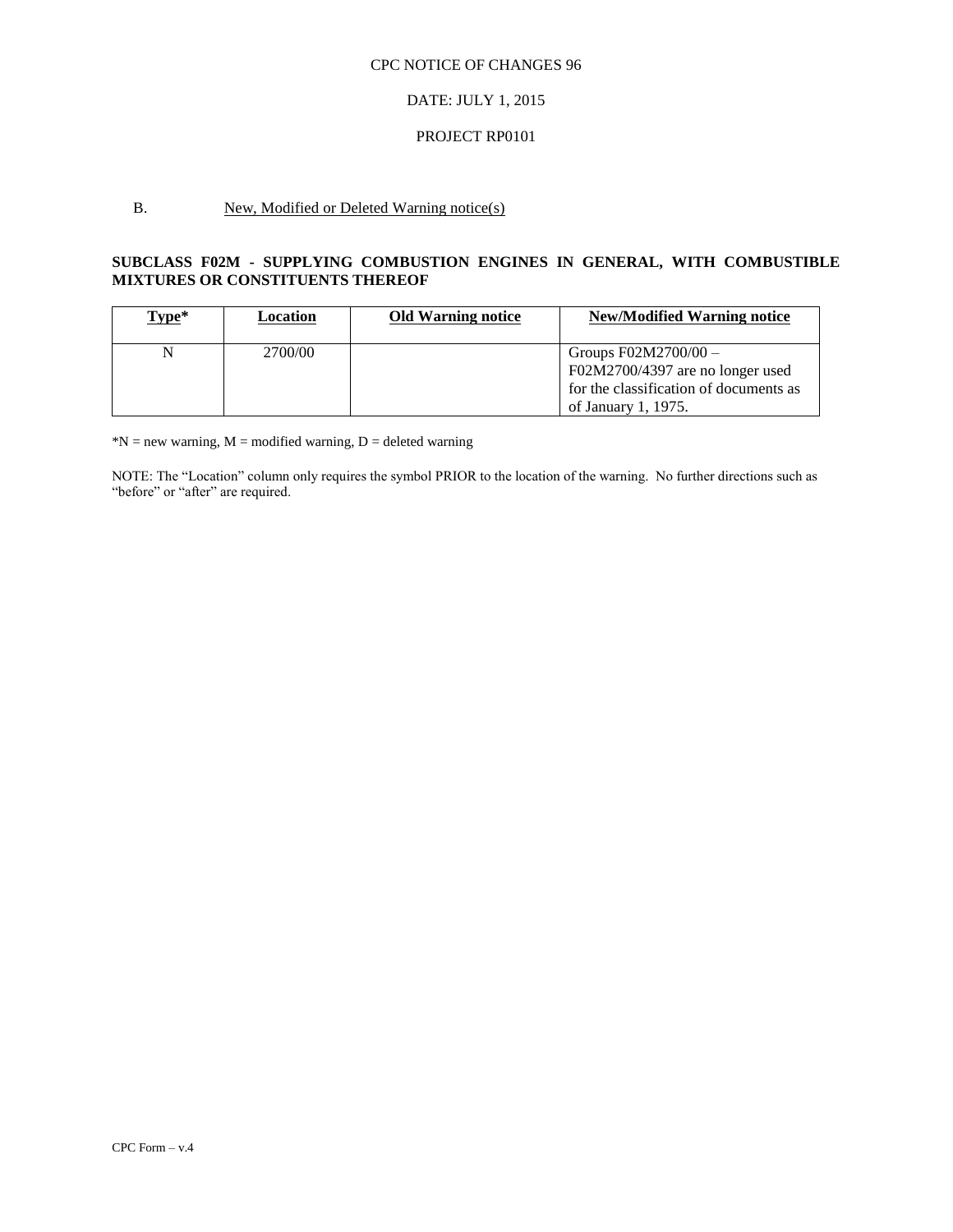## DATE: JULY 1, 2015

## PROJECT RP0101

## 3. REVISION CONCORDANCE LIST (RCL)

| Type* | <b>From CPC Symbol (existing)</b> | To CPC Symbol(s)                                                                     |
|-------|-----------------------------------|--------------------------------------------------------------------------------------|
|       | F02M2035/0211                     | $\alpha$ <administrative 0217="" f02m35="" to="" transfer=""> (add)</administrative> |
|       | F02M2037/0005                     | $\alpha$ <administrative 0041="" f02m37="" to="" transfer=""> (add)</administrative> |

 $*C$  = entries with modified file scope where reclassification of documents from the entries is involved;  $Q$  = new entries which are firstly populated with documents via administrative transfers from deleted (D) entries. Afterwards, the transferred documents into the Q entry will either stay or be moved to more appropriate entries, as determined by intellectual reclassification;  $D =$ deleted entries.

NOTES:

- $\bullet$  Only C, D, and Q type entries are included in the table above.
- When multiple symbols are included in the "To" column, avoid using ranges of symbols in order to be as precise as possible.
- For administrative transfer of documents, the following text should be used: "< administrative transfer to XX>" or ">
"<administrative transfer to XX and YY simultaneously>" when administrative transfer of the same documents is to more than one place.
- Administrative transfer to main trunk groups is assumed to be "invention information", unless otherwise indicated, and to 2000 series groups is assumed to be "additional information".